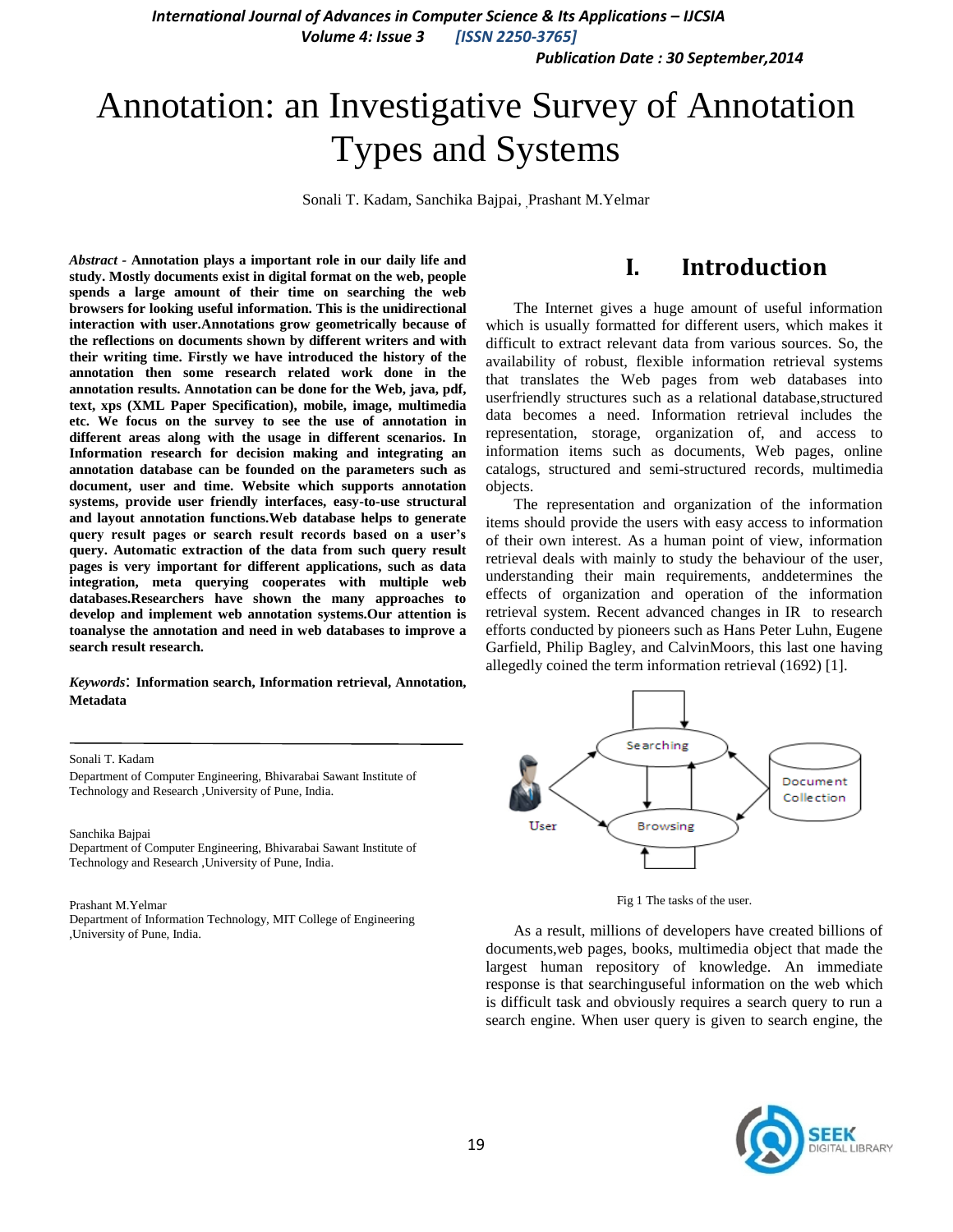*International Journal of Advances in Computer Science & Its Applications – IJCSIA Volume 4: Issue 3 [ISSN 2250-3765]*

*Publication Date : 30 September,2014*

key goal of the IRsystem is to retrieve information that is useful or relevant to the user and it is not as structured and maybe semantically ambiguous. In traditional IR, the important role of user was well-defined in that a user formed a query, viewed the results,offeredfeedback,reformation of query and repetition.IR process is shown in Fig.1.

An increasing number of databases are becoming web accessible through search interfaces. A standard technique for improving the effectiveness of information retrieval is to combine the various text representations and search strategies.The DARPATIPSTER project (Harman, 1992) and TREC evaluations (Harman, 1995) was introduced the idea of information integration of different search systems.Combining representations, retrieval algorithms, queries, and search systems produces better effectiveness than a single system.The view of combinationis similar to the inference net model which is a new approach to retrieval based on language models that supports integrated combination as shown in[2].

We have noticed that while studying or reading text, reader needs more information or requires the text to be better explained and directly assigned to this word. So our goal is to study the annotation through which it will be possible to automatically add definitions or links to related pages to keywords in text of web pages.It will give the motivations for mobileannotation, multimediaannotation,web annotation, text annotation, JAVA annotation, IT based annotation, image annotation, multimedia annotation (Audio , video , animation, noisy ) [3]. If we discuss in brief,for instance ,is an online communication tool that allows an personally to post comments. In addition, users can share, text chat and opinions through discussion board. When feedback need to be pointed to specific part of documents discussion may not be effective. Blog and wiki has a great influence way of online collaboration and sharing. Hybrid mechanism that allows annotations to provide the benefits of standardannotations to increase the interaction between users.

Annotation is an interesting research issue since the invention technologies such as HTML, XML, Wiki, JAVA, IT based,content-based image retrieval (CBIR).etc. In this paper, we havedefined theannotations as:

"Online annotations associated with web resources such as web pages, with which users can add, update or delete a text, image,comment which include highlights or underlining, footnotes, tags, and links from a web page without modifying the page itself". We are going to study the core areas of annotation that includes: interaction between users and the web, annotation and annotation systems, system requirements, limits of existing tools, related technologies, and areas where annotations would help.

This paper provides the contribution in evolution of annotation, different annotation systems; current and future services in annotation and collaboration, review and comparison of existing annotation systems.Further paper will also introduce some of the currently existed annotation systems.

### **II. Related Work**

The survey includes several sections each representing an area of research and application in annotation. Important areas to be discussed are the annotations, existing types, systemsand their comparison, limits of systems, related technologies. Each section is demonstrated as follows.

### *A. Annotations*

An annotation is a comment, explanation, presentational [mark-up](http://en.wikipedia.org/wiki/Markup_language) i.e. metadata attached to text, image, or other data [4].Annotation can be conceptualized to assistin the field of information systems and decision making and database is founded on the three parameters of document(different document requires different annotation), user(multi users cannot make the same type of annotation on the same document) and time(at the same time a specific user may not annotate the same document) [5].Annotation contents are easily under stable to readers [6], it may have personal annotation[7], different forms such as adding a text or note, image, underlining, colouring, highlighting, commentary, linking [8] with additional functionalities like reading ,editing, linking and sharing.Annotation system consists of three modules: the first is to view existing annotations, the second to create new annotations, and the third to store the annotations [9].

### *B. Existing Types Of Annotation And Their Comparative Study*

Following information gives the comparison of the existing annotation types and systems in terms of their meaning, technologies used, supported functions/features.

**1)** *Web Annotation*: It is an online [annotation](http://en.wikipedia.org/wiki/Annotation) deals with a web resource in which a user can add, update or delete information from a web resource without modifying the resource itself in which existing systems are [Firefox](http://en.wikipedia.org/wiki/Firefox) (builtin[\),Diigo,](http://en.wikipedia.org/wiki/Diigo) [Keeppy,](http://en.wikipedia.org/w/index.php?title=Keeppy&action=edit&redlink=1) IBMmarkup, CoNote and approach or methods or technologies are ontology, REODRUNNER ,TMSUMS, wrapping approach ,annotation approach , SemTagetc[4] .Data is aligned by using data alignment algorithm[12], then in annotation phase annotators are used to create annotations and after that wrapper induction systems are used to generate an wrappers. Web annotation is very much important in deep web database collection as well as in online internet shopping.

**2)** *Java Annotation*: It is a form of syntactic [metadata](http://en.wikipedia.org/wiki/Metadata) that can be added to [Java](http://en.wikipedia.org/wiki/Java_%28programming_language%29) Classes, methods, variables, parameters and packages and It is possible to create metaannotations in thepresenting ones in Javae.g. built in annotation and custom annotation  $[4]$ , $[13]$ , $[14]$ , $[15]$ , $[16]$ . Annotations can be read from source files, class files, or reflectively at run time.

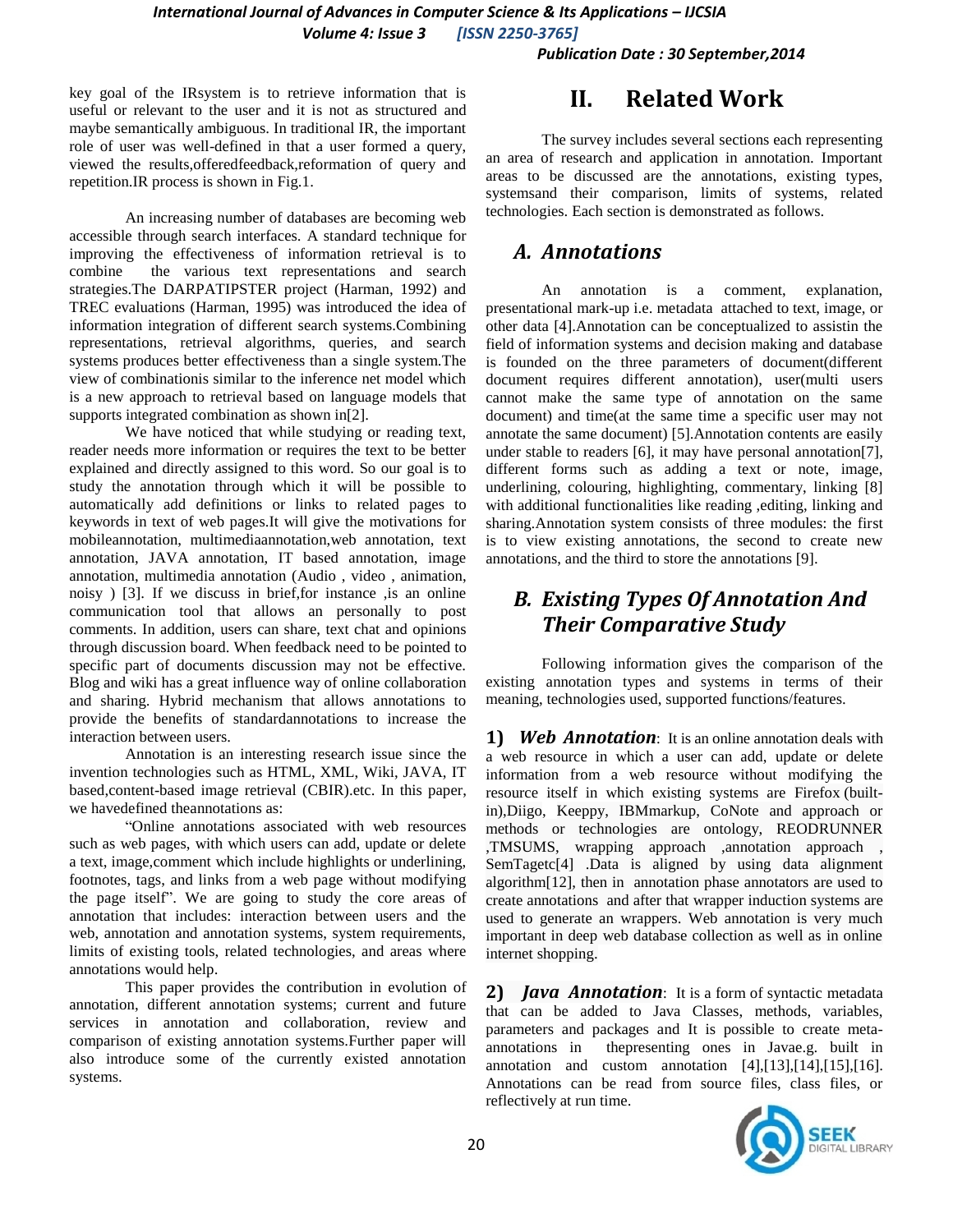### *International Journal of Advances in Computer Science & Its Applications – IJCSIA Volume 4: Issue 3 [ISSN 2250-3765]*

#### *Publication Date : 30 September,2014*

**3)** *Image Annotation*: Image annotationor automatic image tagging is the process by which a system automatically assigns [metadata](http://en.wikipedia.org/wiki/Metadata) in the form of caption or [keywords](http://en.wikipedia.org/wiki/Index_term) to a digital image used in [image retrieval](http://en.wikipedia.org/wiki/Image_retrieval) systems to organize and locate images of interest from a [database.](http://en.wikipedia.org/wiki/Database) In this annotations machine leaning techniques are used with the help of training annotation which are used to translate the textual vocabulary with the visual vocabulary or clustered regions[4],[17],[18]. Image annotation becomes widelyimportant for clinical applications and medical research. Medical image annotation includes metadata annotation as well as multimedia annotation, such as graphical annotation [19].

**4)***Text Annotation*:Text annotation is the result of adding a note to a text, which may include highlights or underlining, comments, footnotes, tags, and links.Text annotations have the functions for both private and public reading and communication practices which includes four major functions such as facilitat[ing] reading and later writing tasks, eavesdrop[ping] on the insights of other readers, provid[ing] feedback to writers or promote communication with collaborators, call[ing] attention to topics and important passages. [4]. Text annotations can include notes written for a reader's personal (annotation)[7] purposes, as well as shared annotations written for the purposes of collaborative writing and [editing,](http://en.wikipedia.org/wiki/Collaborative_editing) commentary, or social reading and sharing. Text annotations are also known as [marginalia,](http://en.wikipedia.org/wiki/Marginalia) though the meaning of this term specifically for hand-written notes made in the margins of books.

**5)** *PDF Annotation*: For this annotation [iAnnotate PDF](http://en.wikipedia.org/w/index.php?title=IAnnotate_PDF&action=edit&redlink=1) (from Branchfire) and [GoodReader](http://en.wikipedia.org/w/index.php?title=GoodReader&action=edit&redlink=1) (from Aji) allow annotation of PDFs as well as exporting summaries of the annotations. To already created PDF file[sXournal](http://en.wikipedia.org/wiki/Xournal) , [Qiqqa](http://en.wikipedia.org/wiki/Qiqqa) , [PDF-XChange](http://en.wikipedia.org/wiki/PDF-XChange_Viewer)  [Viewer](http://en.wikipedia.org/wiki/PDF-XChange_Viewer) , [Apple's](http://en.wikipedia.org/wiki/Apple_Inc.) [Mac OS X's](http://en.wikipedia.org/wiki/Mac_OS_X)software's allows the user to annotate, highlight, and add notes [4].

**6)** *[XML Paper Specification](http://en.wikipedia.org/wiki/Open_XML_Paper_Specification) (XPS) Annotation* :This annotator is a [document management](http://en.wikipedia.org/wiki/Document_management) software program for [Microsoft Windows](http://en.wikipedia.org/wiki/Microsoft_Windows) that allows users to view, annotate, convert, sign and print [XPS](http://en.wikipedia.org/wiki/Open_XML_Paper_Specification) documents [4],[20],[21].

**7)** *IT-based Annotation***:** These systems are consists of [standalone](http://en.wikipedia.org/wiki/Computer_software) and [client-server systems](http://en.wikipedia.org/wiki/Client-server_model) which utilize footnote interfaces, interlinear annotations, voice annotations, digitalink based interfaces. Areas of educational research investigate the benefits of socially shared text annotations for IT -based annotation sharing in [collaborative learning,](http://en.wikipedia.org/wiki/Collaborative_learning) [critical reading](http://en.wikipedia.org/wiki/Critical_reading) , [argumentative writing,](http://en.wikipedia.org/wiki/Argumentation) [critical thinking\[](http://en.wikipedia.org/wiki/Critical_thinking)4].

**8)** *Multimedia Annotation*:In video annotation [21], the number of video clips and hours of video footage consumed and produced has been continuously growing with the selfbroadcasting on-line services like YouTube. Only some of video players offer annotation features those are suitable for research, teaching or learning. Annotation capabilities in the

popular video players are launched for marketing purposes, which includes advertisements or for social commentaries. Collaborative annotation in management environmentconsider the management of sources of information as multimedia information management.Multimedia describethe documents which include text, audio, video and images. In area of multimedia work done search includes NIX (NASA Image eXchange2) [22].This search enable users to search in NASA's online image and photo collections over the web.

# **III. Advantages of Annotation Systems**

Metadata can supply along with data. Annotations have a lot of advantages such as follows.

- 1. *Static Type Checking* the compiler will check for you where the annotation is applicable and how.
- 2. *Clean Code* its much easier to see the meta data defined in annotations.
- 3. *Readabilit*y For example in JPA configuration its much more cleaner to declare new entities by Annotations instead of hbm.xml files. These things change only in development stage so there is no problem with recompiling code. When we use xml files we have to often open both- entity file to make changes.
- 4. *Flexibility*  In XML files we have to write all configs in "only one proper way". It is advantage and disadvantage at the same time.
- 5. *Length* XML-based configs are often very long . Annotations are much simpler to use.
- 6. *Active Process* Annotating is an active process. It's easy to become inattentive when simplyhighlighting.
- 7. *Ideas* Annotating helps you learn to pick out main ideas.
- 8. *Easy to Understand* Annotating helps user to understand.
- 9. *Easy to Remember* Annotating helps user remember.
- 10. *Additional Information* In web searching and dynamic link generation annotations provide the third party, relative metadata about the contents of web page to get additional information.

## **IV. Conclusion**

Customer requirements have far outgrown the initially envisaged usage of the internet.Web infrastructure is missing an important feature, such as hypermedia (e.g., structuring and annotation).To review the previous work on annotation we employed a information research, its need ,annotation and implementation approach.

We studied that, till the internet incorporates the building blocks like hypermedia,comments,notes, images, there is much more need of research to bridge the gap between customers expectations and web databases. Significant and satisfactory research efforts remain to beinvested, to the open